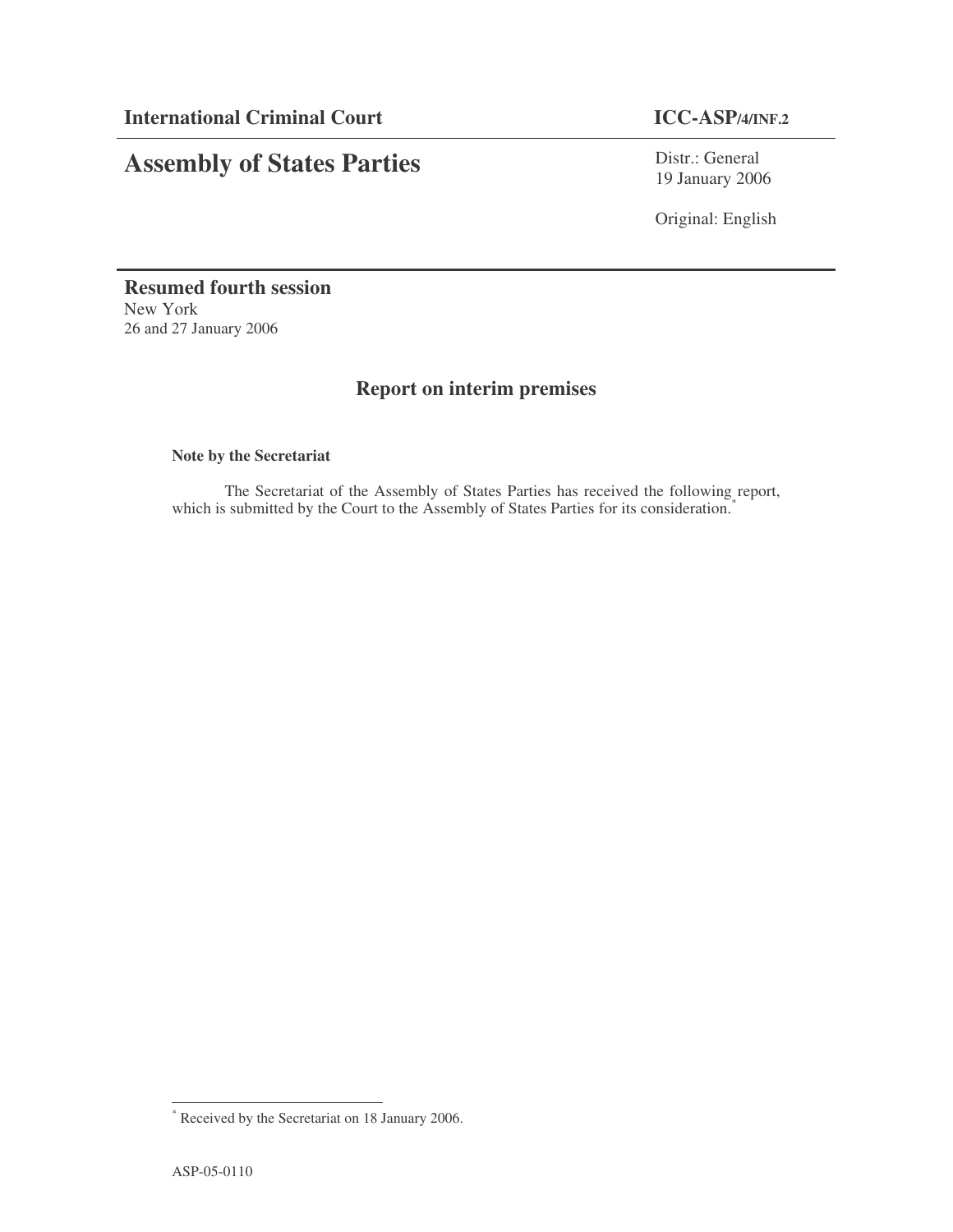#### **Introduction**

1. At its fourth session, the Assembly of States Parties considered the issue of the Court's interim premises. 1 This report contains information on the progress attained in finding a solution to the issue.

2. The International Criminal Court is currently housed at the ARC building in The Hague, the Netherlands. While at the outset the Court only occupied the A wing of the ARC, the organisation gradually grew into the C wing. The host State envisaged that the Court could also avail itself of the B wing should the need for more office space arise. With the steady development of the Court's activities it became clear in 2003 that by the end of 2005 the A and C wing would no longer be sufficient to cover the space requirements at the Court's headquarters<sup>2</sup>. The Court began expressing its need to expand into the B wing in 2002. In agreement with the host State, expansion into the B wing was scheduled for 2006 and budgeted for accordingly<sup>3</sup>. However, in the second half of 2005 the host State informed the Court that it would not be possible to put the B wing at the disposal of the Court by 2006, as its current tenant, Eurojust, would not agree to be relocated. During the fourth session of the Assembly of States Parties ("Assembly"), the Court reported to the Assembly on the matter of interim premises.

3. It is urgent to find a solution to the pressing need for sufficient office space. The surface area of the allocated ARC building is suitable for about 550 employees, according to standard United Nations practices. As of January 2006, more than 600 persons are attached to the Court, while over 200 approved positions are still open. Full recruitment of established posts for 2005 and 2006 will therefore bring the total number of employees far beyond the capacity of the ARC building. Freezing recruitment would not be acceptable, as it would affect the ability of the Court to perform its functions adequately and thereby compromise the mission of the Court.

4. The Assembly tasked the Court to work towards a solution on this matter together with the host State. Discussions took place between the European Troika (i.e. representatives of the previous, present and future presidencies of the European Union) and Eurojust, the current tenant of the B wing. Subsequently, the host State confirmed at the end of 2005 that the B wing will not be available before 2010. As an alternative solution, the host State proposed to relocate part of the ICC staff to premises at a second location. In order to avoid duplication and thereby minimize costs, the Court implements the 'One Court'principle as directed by the Committee on Budget and Finance and the Assembly. To achieve these objectives, the Court's favoured solution with regards to premises, whether interim or permanent, is based on the idea of a single location for which flexibility and scalability apply, i.e., with the possibility to expand or reduce capacity of the single location according to the needs. The alternative solution with multiple premises will increase duplication and consequently costs, in contradiction of the 'One Court'principle.

5. As mentioned in the statement of the Head of the ICC Task Force at the fourth session of the Assembly, both the host State and the ICC are concerned about the inefficiencies entailed by maintaining office space in multiple locations<sup>4</sup>. Relocation of a significant part of the ICC

<sup>1</sup> *Official Records of the Assembly of States Parties to the Rome Statute of the International Criminal Court, Fourth session, The Hague, 28 November-3 December 2005*, part II, paragraphs 35 to 37.

<sup>&</sup>lt;sup>2</sup> In addition the Court makes use of facilities at Saturnusstraat, which is in approximately five minutes walking distance from the Court's current headquarters. Furthermore the Court already had to make use of more than 30 working stations at the Mali Toren for a period of of four and a half months.

 $3$  The budget 2006 includes a special programme for 'Interim premises', to cover the expenses linked to the expansion into the B wing.

<sup>4</sup> *Official Records of the Assembly of States Parties to the Rome Statute of the International Criminal Court, Fourth session, The Hague, 28 November-3 December 2005*, annex III.A.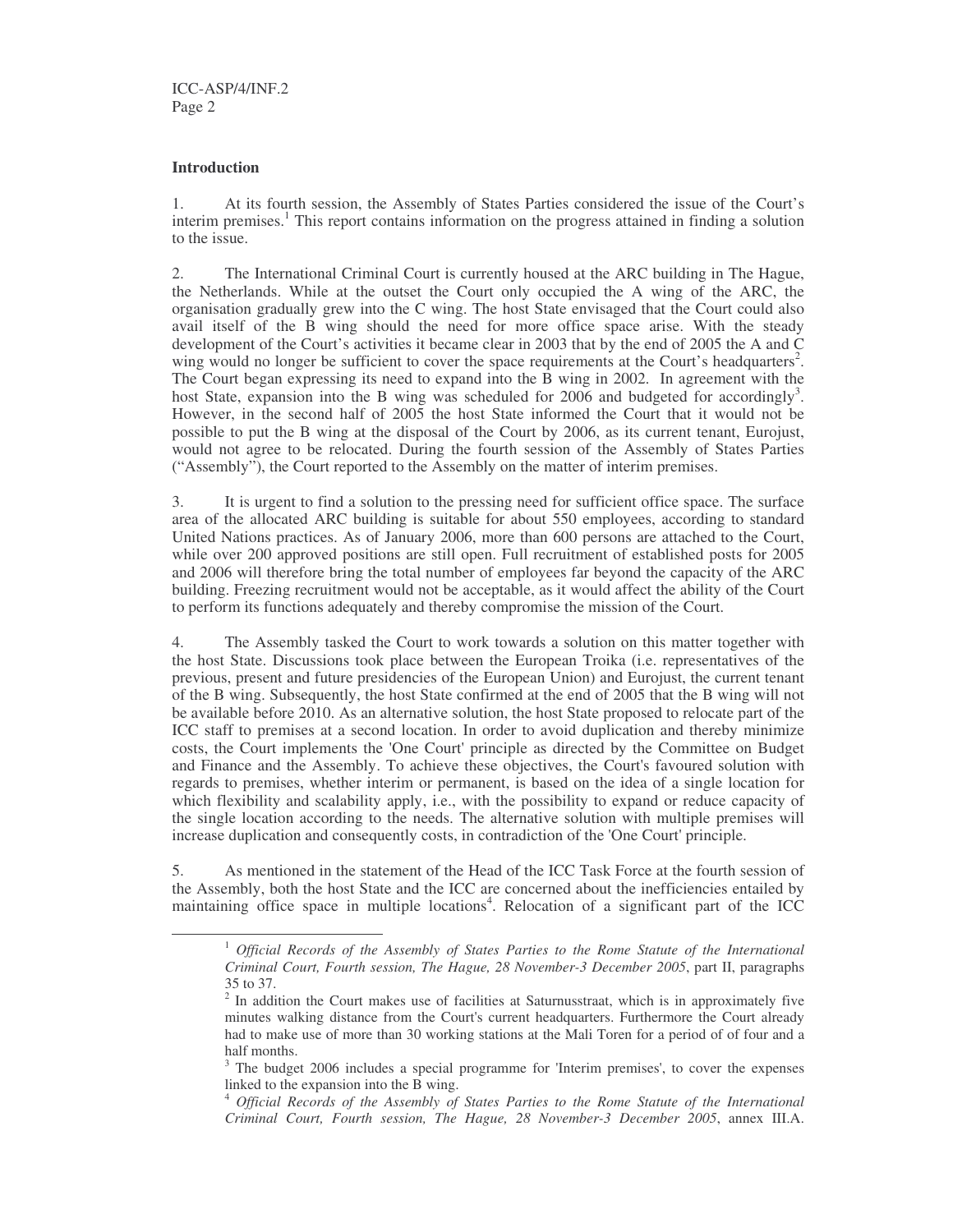workforce entails extra infrastructural alterations and administrative and logistic processes, resulting in additional costs. Moreover it creates a high risk of business interruption of the Court's standard operating processes. Such disruptions are particularly worrying with the first trial scheduled to start at approximately the same time the relocation would take place. Although business interruptions are difficult to quantify, the Court is concerned about the hidden costs of business interruption that it could have to bear as a consequence of the relocation of part of the Court.

6. Notwithstanding the arguments against relocation, the urgent need for additional office space is such that further delays could compromise the proper functioning of the Court. It was therefore decided to relocate part of the Court to a separate building, starting in February 2006.

#### **Solution proposed by host State to cover office space requirement of the Court**

7. The host State has proposed a solution regarding the ICC premises possibilities that can be depicted as follows:

Statement of the representative of the host State at the  $1<sup>st</sup>$  meeting of the Assembly, on 28 November 2005.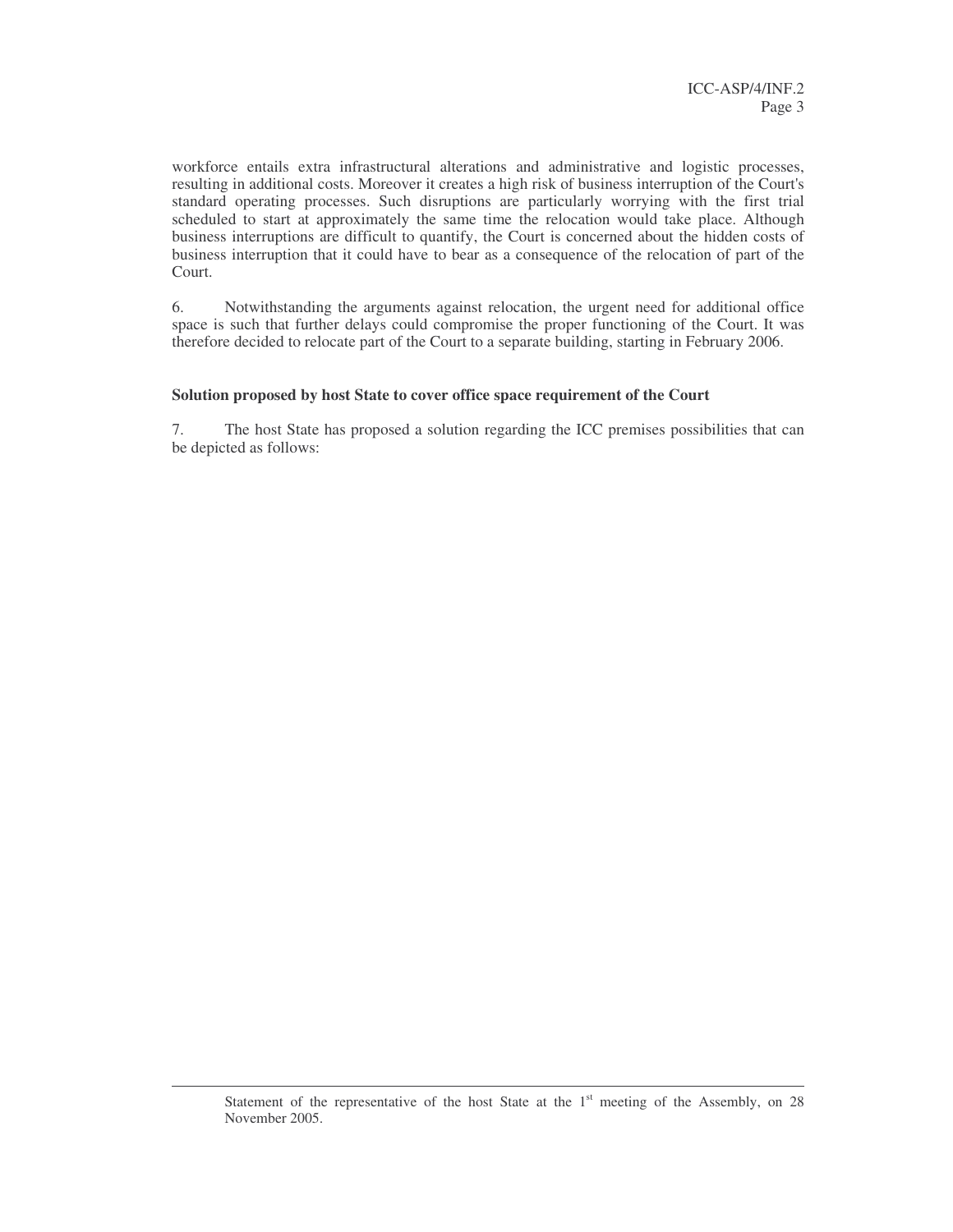

**Figure 1: ICC Premises evolution process**

8. **Step 1** has the main goal of temporarily addressing the immediate office space needs. The host State proposes two floors of the Hoftoren building as temporary interim premises. This building is one of the high-profile towers in the skyline of The Hague, located in the centre of the city. The ICC would share the facilities with the current tenants, the Dutch Ministry of Education, Culture and Science and the National Coordinator for Counterterrorism. Office space is immediately available and functional for 105 people. Security is an issue for this location, as several particularities make standard security levels very difficult to implement. Use of these premises is therefore entirely dependent on a security clearance from the host State.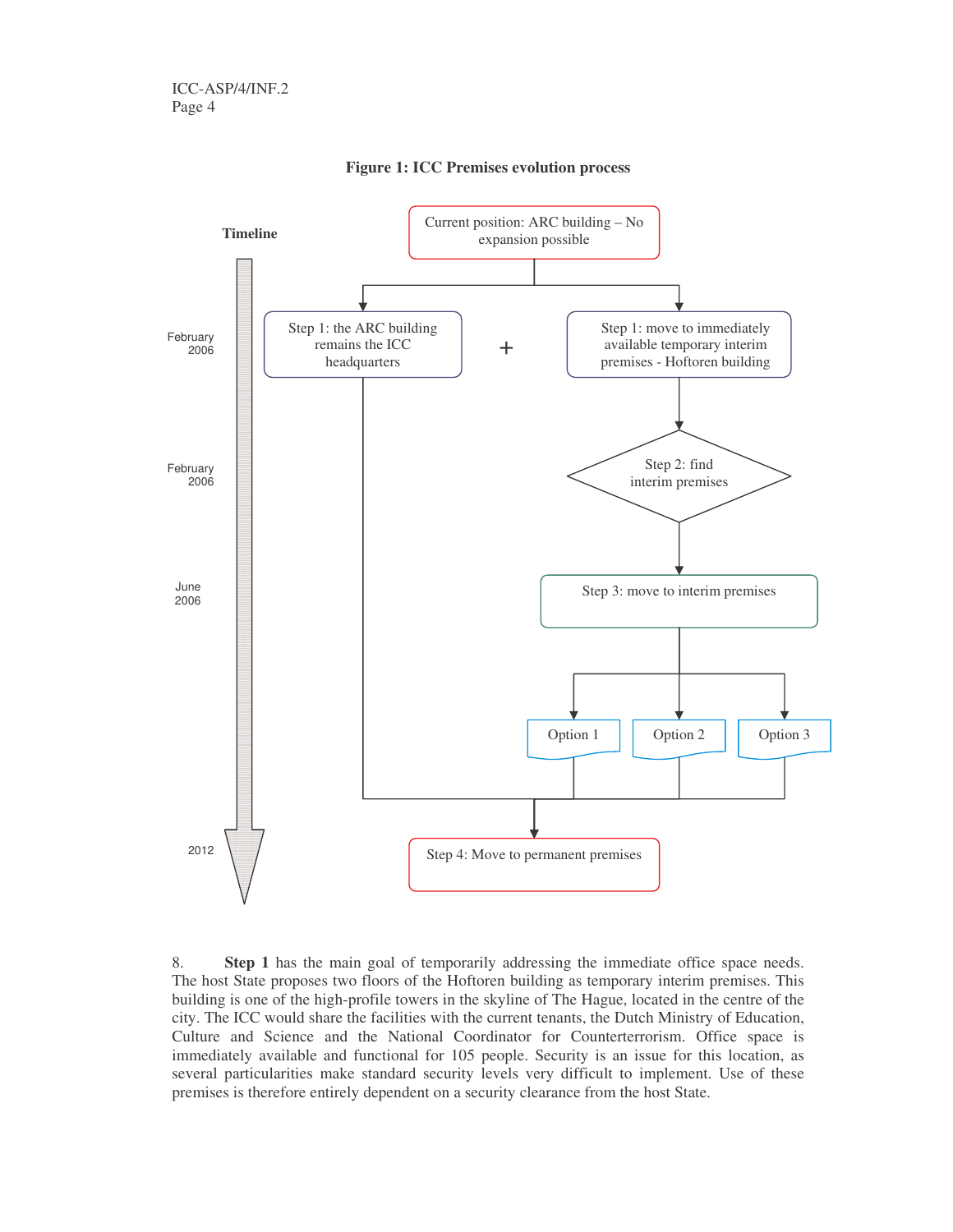9. According to standard practices (c.f. I.C.T.Y.), different locations of the same institution require the same security standards. The assumption is therefore that interim premises will require the same security standard as headquarters. Lower security levels, such as the ones that would have to be implemented at the Hoftoren, would shorten the time required to move and lower the costs. Reducing the security levels for ICC employees would only be possible based on informed threat assessments from the host State. So far, no such assessment has been made.

10. The main shortcoming of the Hoftoren location is its lack of scalability (according to our current information). This lack of scalability might be overcome with the removal of some of the current tenants of the building. This decision belongs to the host State.

11. Hoftoren temporary interim premises pre-requisites include:

- Installation and moving costs to Hoftoren must be kept as low as possible, even if we need a limited number of support staff to allow core activities to take place at headquarters in 2006.
- A shuttle bus service has to be available between both locations (every halfhour).

12. The Court needs to find interim premises that will cover the Court's expansion needs until the permanent premises are ready. Immediately moving part of the Court to the Hoftoren building (temporary interim premises) would win some time to find and prepare the optimal supplement to the ARC building. Temporary relocation to these premises will start in February 2006, and will be sufficient to cover the requirements for additional office space for a period of 3 to 6 months.

13. **Step 2**: The host State will propose different options for the location of the supplementary interim premises. One location in an industrial area has already been presented. The ICC is waiting for other proposals, preferably within the immediate vicinity of the Court headquarters.

#### **Financial information**

14. Expansion to a separate building produces important additional costs, independently of the number of people relocated. For example, location-specific staff, such as Security staff, needs to be available on site, regardless of the number of persons located in the new building. The main additional costs of relocation are location-specific staff, infrastructure installation and office setup. An estimate of the additional costs can be found in table 1 below.

15. As mentioned above, the budget for 2006 is based on the assumption that the Court would expand into the B wing of the current premises. As operations of the Court are matching the expectations in the approved budget, there are no available resources to meet the additional costs of relocation. Additional funds will therefore need to be collected in order to cover these costs.

16. The Court does not submit a budget nor seeks a definitive decision from the Assembly, but requests the Assembly's guidance on the financing of interim premises.